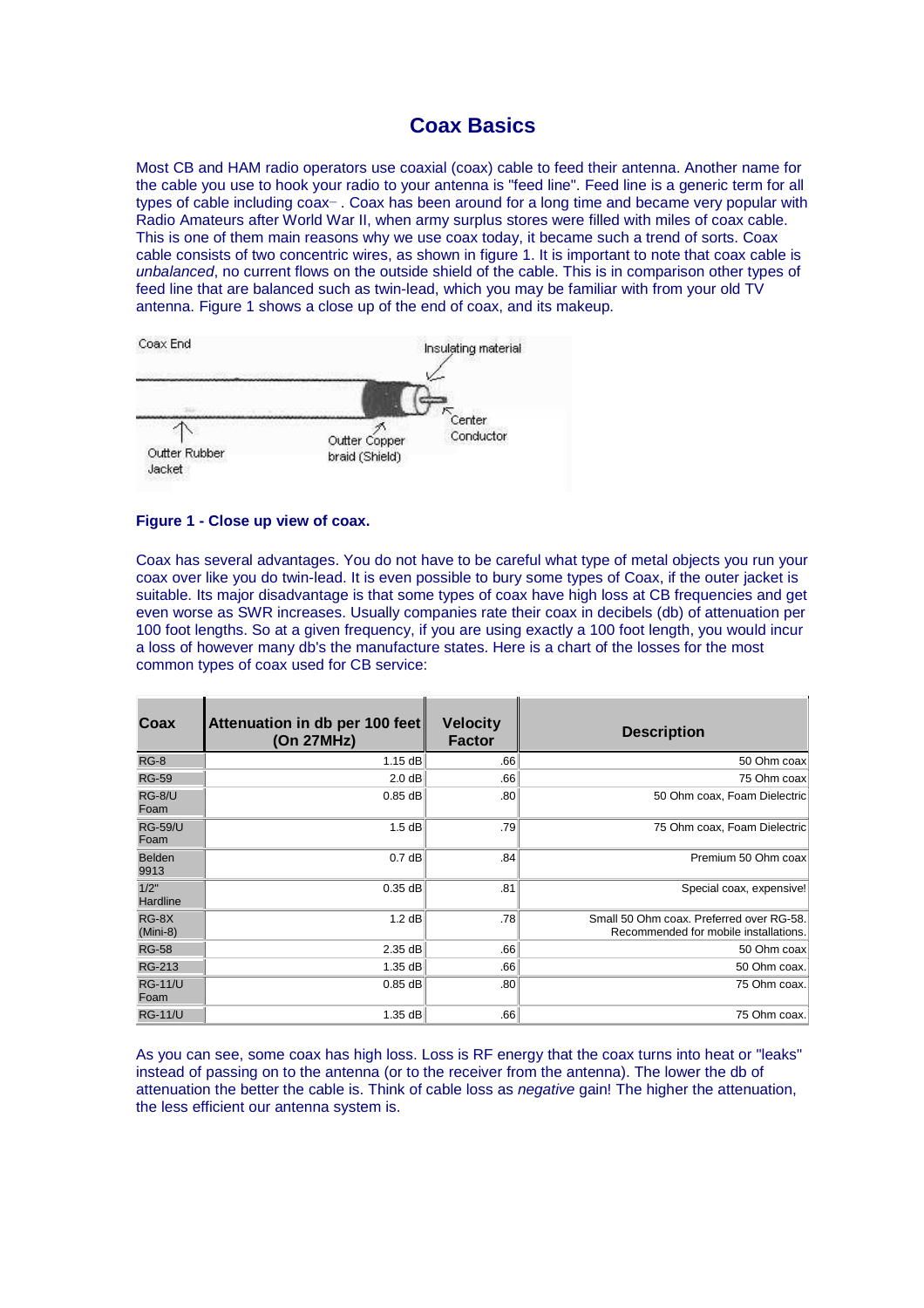Loss is primary dependent on the coax's shield and dielectric. The shield is the outer wire braid that surrounds the inside of the cable. A thick, tight braid results in less loss. Also, the dielectric (usually white), the plastic type material that separates the inside wire from the outside braid has an effect on cable loss. Cables that use foam dielectric, that is where the insulation is mixed with an inert gas, have very low loss. It is important to use quality low loss cable! As you can see from the chart, the losses can be quite high. You must make perfect connections at the coax ends or, even higher losses will occur. It is also important to note that old coax has high loss also. The cables properties break down over time, resulting in very inefficient cable. If you are still using that coax from the 1970s, its time to replace it! New coax is manufactured better than the coax was in the 1970s also, so this newer cable should last a lot longer.

Two special cables are listed. One is Belden 9913. Belden is the name of the company that makes the cable and they call it "9913". It is a special coax that has two outside shields! The first is a foil material that is on the outside of the dielectric, then over that is the regular copper braid. As a result, the cable is very efficient (low loss) and also STIFF (though they now make a 9913F that is supposed to be flexible)! With low loss comes cost, this cable is expensive. The other special cable listed is hardline. This cable has a solid aluminum cover on the outside for the shield. It is thick, and very efficient---stiff (can't really bend it) and costly. It is used by cable TV companies. Since they run miles and miles of cable, they need low loss cable. Cable loss is still so bad, they still need to have amplifiers along the cables every few miles or so. You can see hardline on telephone poles if your area has cable. It is usually a silver cable about 3/4 inches in diameter. I said before that loss becomes even worse as SWR increases. These attenuation numbers in the chart are assuming a perfect 1:1 match. If your SWR is over 3:1, cable loss is horrendous no matter what kind of coax it is!

### **Coax Impedance**

Again, the term impedance in "Coax Impedance" has different meaning...you can not measure it with your trusty Ohm meter. It is determined by the spacing (ratio) of the inner wire and outer braid. In CB service, the two impedance's mainly used are 50 Ohm and 75 Ohms.

### **Velocity Factor**

Wow, doesn't that sound like a serious high tech term! You can be king nerd of your CB group if you know things like "velocity factor". Ok, ok we said before that waves travel different speed through different materials, if you missed it, its under the "1/2 Wavelength Dipole" Section of "Antenna Basics". Velocity factor is simply a number we use to determine how fast or slow a wave travels through coax. Different coax models have different velocity factors. Lets look at some numbers. Say we want to make a coax that is exactly 1/2 wavelength long (this means when the wave travels through the coax, it makes exactly 1/2 of a cycle while it travels from one end of the coax to the other). If this sounds confusing, better check out the "Antenna Basics" section. We will take our formula for figuring out 1 wavelength and modify it.

One Wavelength in coax, in feet = 984 \* (Velocity Factor) / Frequency in Megahertz (MHz)

Ok, say we want a 1/2 wavelength RG-8/U Foam on channel 40 (27.405)

984 is for a 1 wavelength, so we want a  $1/2$  wavelength or half of 984, 984 /  $2 = 492$ . Get the Velocity Factor from the table above for RG-8/U Foam, which is .80. Put these numbers into the formula:

1/2 Wavelength, RG-8UFoam, Ch.40 = (492 \* .80) / 27.405

1/2 Wavelength, RG-8UFoam, Ch.40 = (393.6) / 27.405

1/2 Wavelength, RG-8UFoam, Ch.40 = 14.362343 feet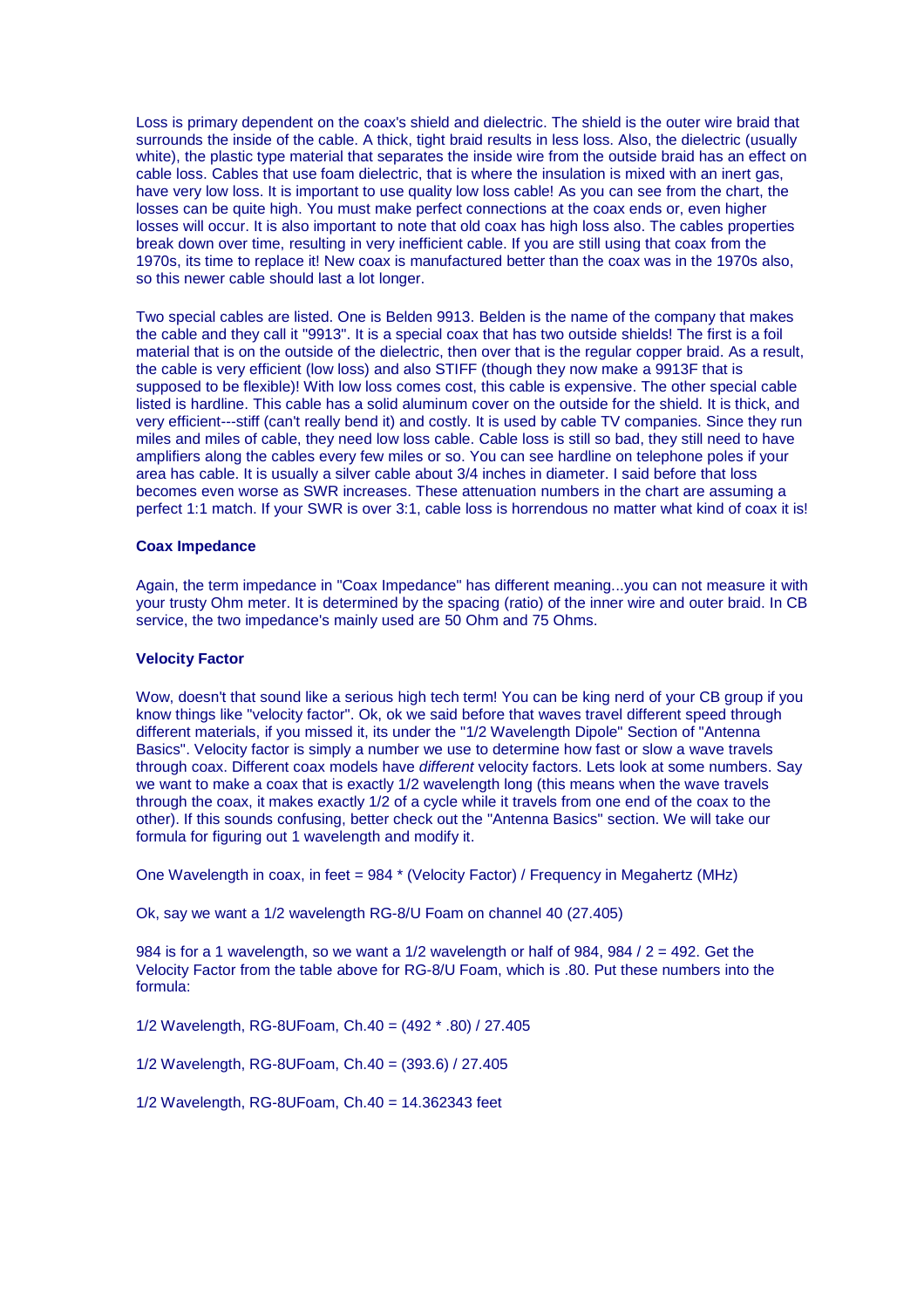The length of coax is 14 feet 4 inches! Practice and see if you can get lengths for other coax types with different velocity factors. This will become important if you ever "stack" or co-phase antennas. You must cut certain length coax lines for co-phased antennas to work!

## **Assemble Your Coax Correctly**

Bad connection cause loss. If you are going to solder connectors on the ends of your coax, be sure to do it right. You must have the right tools. Most Cbers and Ham radio operators think that they can solder on connectors to coax with their 25 Watt pencil tip soldering iron. You can't. You should use a high wattage iron, preferably over 100 watts. You must heat the connector up quick, so you do not damage the coax and connector, and the only way to do this is with a high wattage soldering iron. I am not going to go into detail of soldering on PL-259 connectors to coax but let you look at figure 2. Trim the coax carefully, do not nick the inside when cutting. And I have one big tip you do not want to forget, before soldering the PL-259 plug to the coax, do not forget to slide the PL-259 collar over the coax! I have done this so many times! Soon as you start working just slide that collar on, push it back far down the coax out of the way so it does not slide back off..you will thank me for this! If you solder the connector on without sliding the collar on, you will have to start over (the collar will not fit over the connector once it is soldered on)! After you are done (or to check coax you suspect is shorted or bad) take an Ohm meter and check you coax as shown in figure 3.



**Figure 2 - How to solder on a PL-259 to coax.**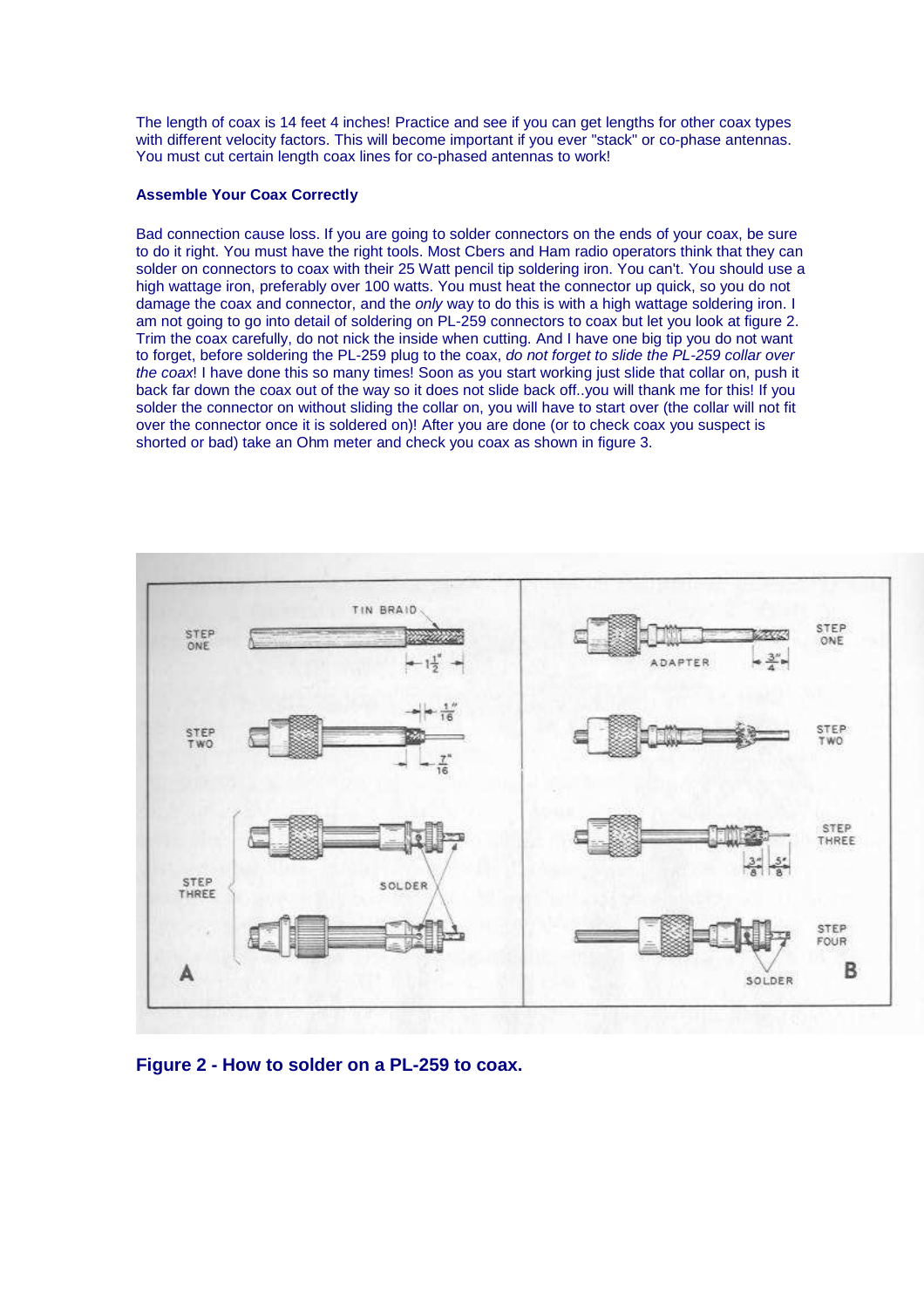

# **Figure 3 - How to check to make sure your coax is ok. This does not check for cable loss, it just makes sure the cable is not shorted or an open circuit.**

When you are done, be sure to waterproof the ends of the cable. Wrap it in quality electrical tape (I like 3M electrical tape) or use a special wrap you can get at radio shack. Water will easily find its way into coax ends. Remember I said old coax has high loss? This is probably the number one way coax is ruined.

### **Why does my coax length affect the SWR of my antenna?**

How many of you change the length of your coax to tune your antenna? One of my good friends said to me, "I think changing the length of the coax is the same as moving the gamma rod adjustment on my Moonraker 4". Sorry to say, this is not true. As most people will find, varying the length of coax to the antenna will vary the SWR that the SWR meter is reporting. Actually, SWR should remain relatively constant no matter how long the coax is or where it is placed on the line (if its 5 feet down the coax from the radio or 50 feet down the coax from the radio). In most cases, the cause of inconsistent SWR meter readings is from poor SWR meter design or component aging / failure. For the SWR meter to read consistent SWR readings on the coax, the meter has to have an impedance itself of exactly 50 Ohms. Any deviation of the SWR meter's self impedance (from 50 Ohms) from poor design or component aging / error / failure will cause slightly inconsistent SWR readings when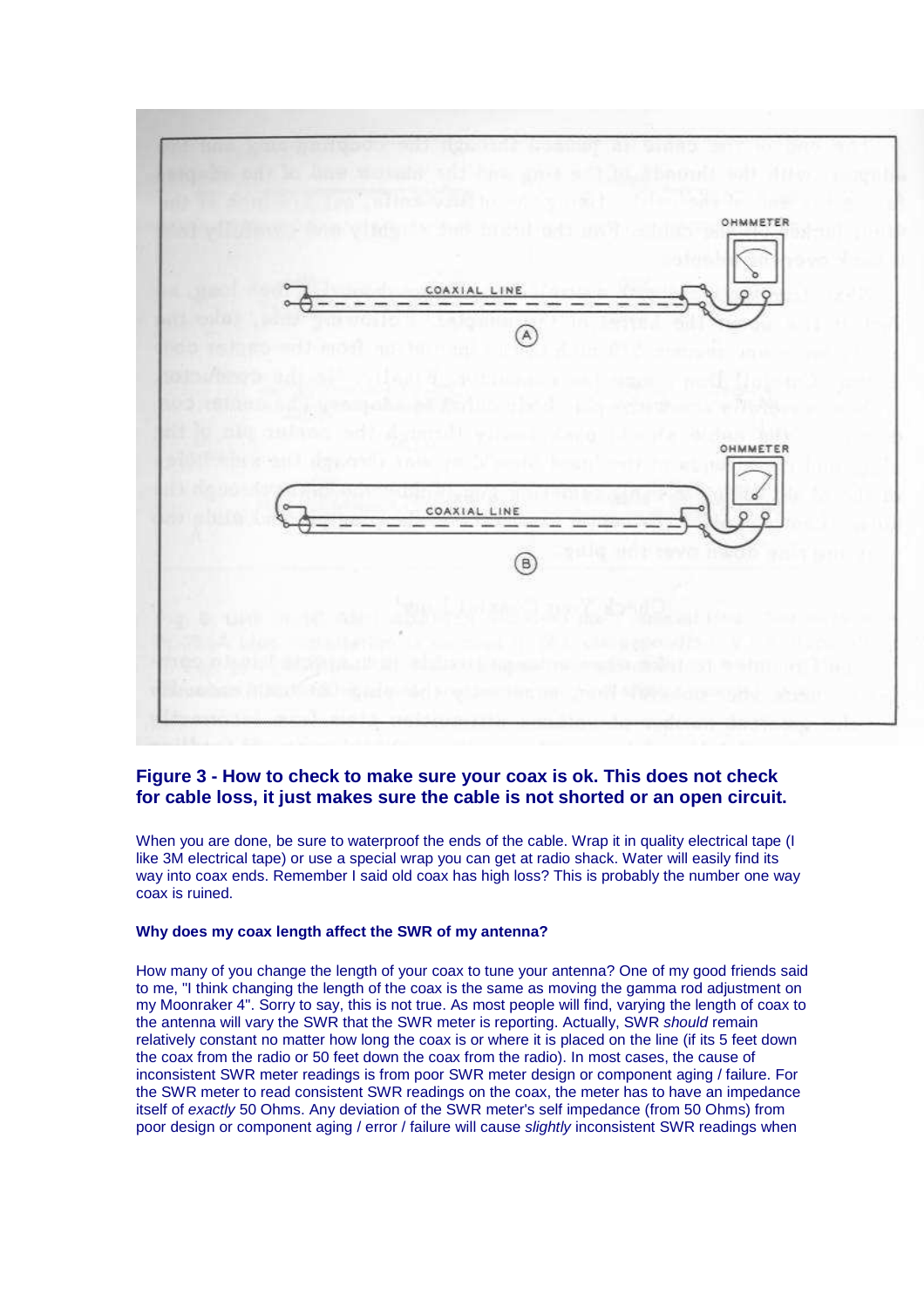the SWR meters position on the coax or length of the coax is varied. In practice, generally you will find varying the coax length seemingly effects the SWR reading. Most SWR meters (built into radio and external type meters) and impedance "humps" in coax lines and connectors will cause minor variations in SWR as jumpers and coax length are varied. In reality, the mismatch at the antenna's feed point / coax junction is unchanged. Therefore - the actual SWR is unchanged.

Another reason SWR could vary is from the situation where the coax is acting as part of the antenna. Not a favorable or normal situation. The signal is traveling back down the outside of the of the coax braid (note power should only be traveling on the inside on the coax braid). Therefore, the coax is part of antenna system and changing the coax length will change the SWR. This situation is more likely to occur in mobile installations. You can try to eliminate this situation (called "Common mode currents") by winding an "RF Choke". Wind about 6ft of RG-213 or RG-8 into a coil (6 to 8 turns). For RG-58 use 4ft with 6 to 8 turns. Wind the coax up, placing each turn right next to one another. Use electrical tape to secure turns together. You should place these as close to the antenna as possible. Right at the antenna coax connection point being optimum. Most times, you can verify that you have common mode currents flowing back down the coax by grabbing hold of the coax while transmitting and moving the coax around. You can watch the SWR waver by moving the coax while transmitting (don't speak into mic!). You have to do this with all the doors closed from inside the vehicle. SWR should waver, if you notice that SWR jumps rapidly between two values, you might have a intermittent (bad) connection in the connectors (PL-259s) on the coax. In most cases of "common mode currents", just grabbing the coax will cause the SWR to change.

The "RF choke" described above stops the signal from traveling back down the outside of the coax. The signal inside the coax is  $* u n a f f e c t e d * by the choice (contrary to what you may have heard)$ about coiling up excess coax). Common mode current kills antenna efficiency. You could have a decent SWR and not realize half your signal is being broadcast into you car (result very poor antenna performance). If your linear amplifier causes serious problems with your car's computer, lights, etc....you may have common mode currents. If moving the coax around the vehicle results in SWR change, this is a good indicator you have common mode currents flowing back down the coax line.

This doesn't happen often with base station antennas. Most base antennas have some type of device that will decouple the antenna from the feed line (gamma match, balun, etc.). Make sure you run your feed line (coax) straight down from the antenna, taking care not to run close to antenna to prevent "common mode" currents which could still occur if coax is oriented in a way to pick up strong antenna signal.

#### **Coax Length Issues Simplified**

**Question:** What is the "correct" length of coax? **Answer:** The shortest length that makes it from the radio to the antenna.

**Question:** Are there any exceptions to the above rule? **Answer:** 75 Ohm harnesses for Co-phasing is the only exception.

**Question:** Why do most mobile antenna makers recommend 18 feet of coax? **Answer:** You got me, they claim you should use 1/2 wavelength multiples of coax. 18 feet isn't even close to being a 1/2 wavelength in any 50 Ohm coax you will find. Check some commonly used coax using the above formulas. RG-58, the most commonly used mobile antenna coax length would have to be 12 feet to be a 1/2 wavelength. RG-8X would need to be 14 feet.

**Question:** Ok, seriously nerd, when I trim my coax it changes my SWR. You can't tell me it's not good to lower my SWR from 1.5 to 1.2 by taking off a few extra feet of coax. **Answer:** Hey, I'm not a nerd! Go ahead, change your coax length. If you change coax length and it affects your SWR in minute amounts, everything is working fine. If your SWR was 2.5:1 and putting in a 4 foot jumper brought it down to 1.3:1, this large change indicates you have real problems...i.e. common mode currents (see above). Really, you should be changing the antennas length to alter